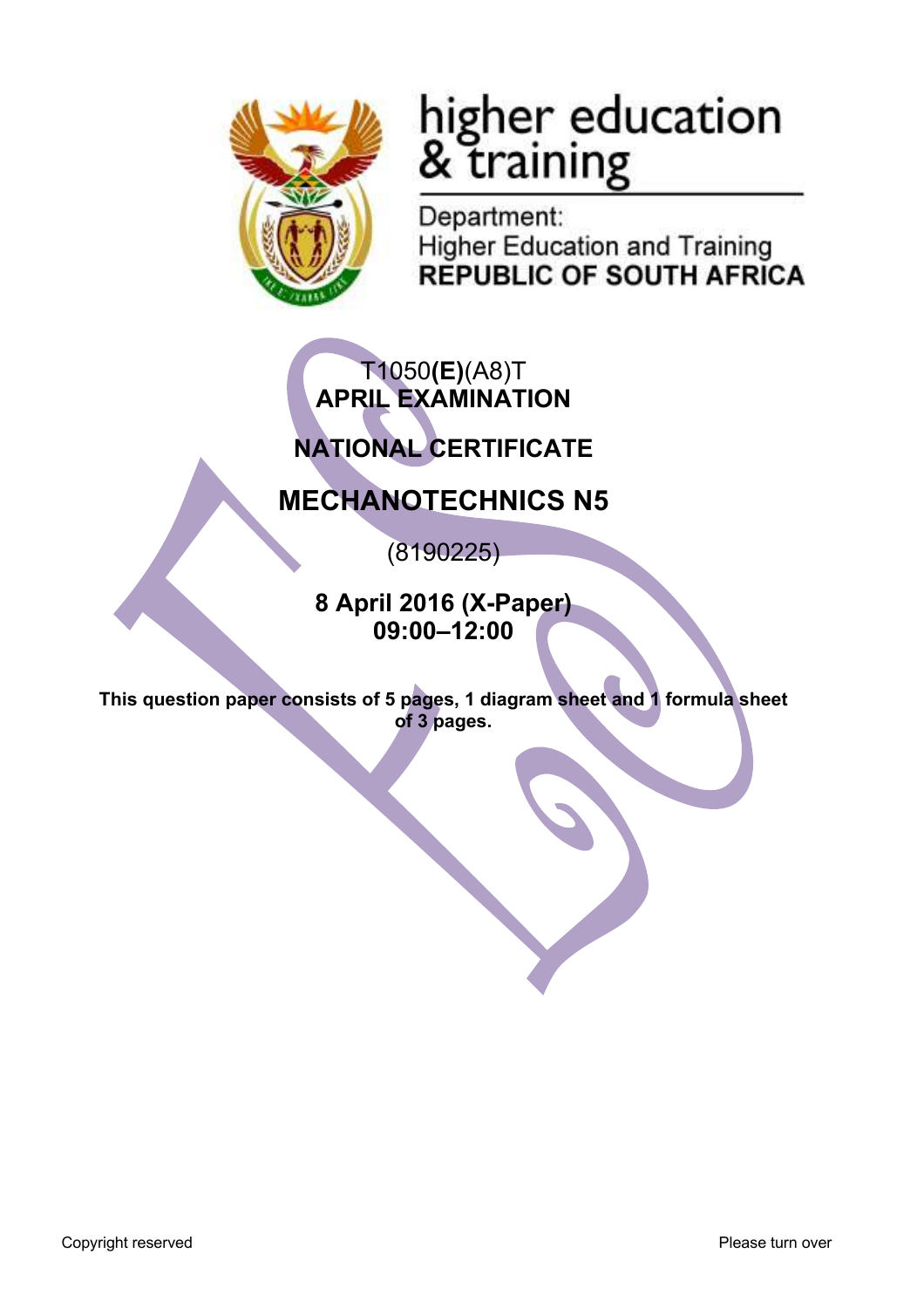### **DEPARTMENT OF HIGHER EDUCATION AND TRAINING REPUBLIC OF SOUTH AFRICA**

#### NATIONAL CERTIFICATE MECHANOTECHNICS N5 TIME: 3 HOURS MARKS: 100

#### **INSTRUCTIONS AND INFORMATION**

- 1. Answer ALL the questions.
- 2. Read ALL the questions carefully.
- 3. Number the answers according to the numbering system used in this question paper.
- 4. Write neatly and legibly.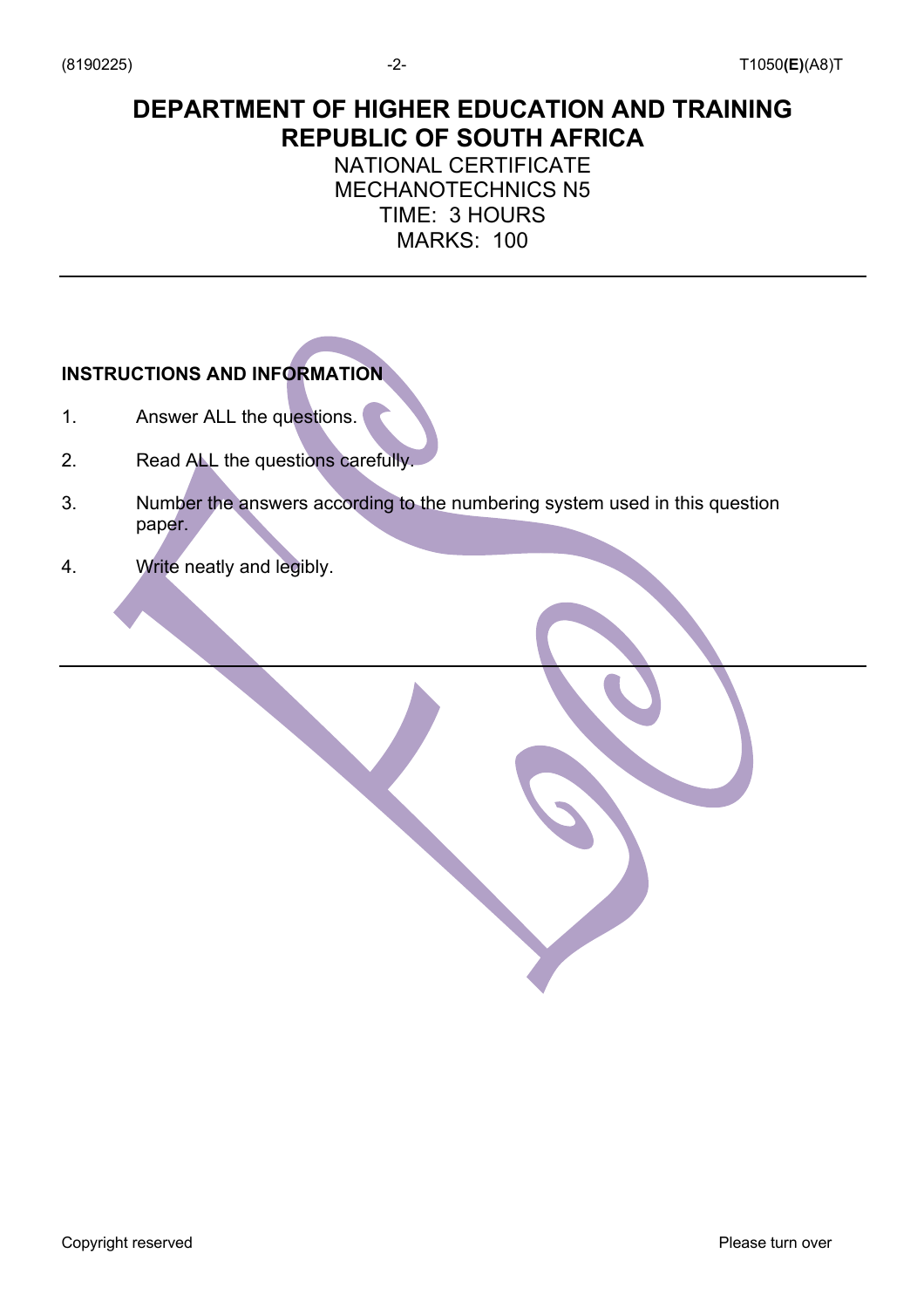#### **QUESTION 1**

In the epicyclic gear train shown in FIGURE 1, DIAGRAM SHEET 1 (attached), gear B has 120 teeth externally and 104 teeth internally. The driver A has 20 teeth and arm E is connected to the driven shaft. Gear D has 44 teeth.

If gear A revolves at 130 r/min and gear D revolves at 30 r/min, calculate the following:

- 1.1 The number of teeth in gear C (2) 1.2 The speed of gear B (2)
- 1.3 The speed of arm E (11)
- 1.4 The torque output on arm E, if gear D is now fixed and gear A transmits a torque of  $26$  N.m at  $130$  r/min (5)
	- **[20]**

#### **QUESTION 2**

The thickness of a 4-ply leather belt is 16 mm and it transmits power from a pulley that is 1,6 m in diameter and the speed of this pulley is 240 r/min. The angle of wrap is 160° and the coefficient of friction between the belt and the pulley is 0,35. The density of the belt material is 800 kg/m<sup>3</sup>. Take the maximum allowable belt tension as 8 kN/m width per ply.

Calculate the following:

| 2.1 | The belt speed                                                           | (2)         |
|-----|--------------------------------------------------------------------------|-------------|
| 2.2 | The mass of the belt in kg/m                                             | (2)         |
| 2.3 | The centrifugal force                                                    | (2)         |
| 2.4 | The tensions $T_1$ and $T_2$ (take centrifugal force into account)       | (6)         |
| 2.5 | The power transmitted by the drive if the efficiency of the drive is 75% | (4)         |
| 2.6 | The power transmitted if 5% slip occurs                                  | (2)<br>[18] |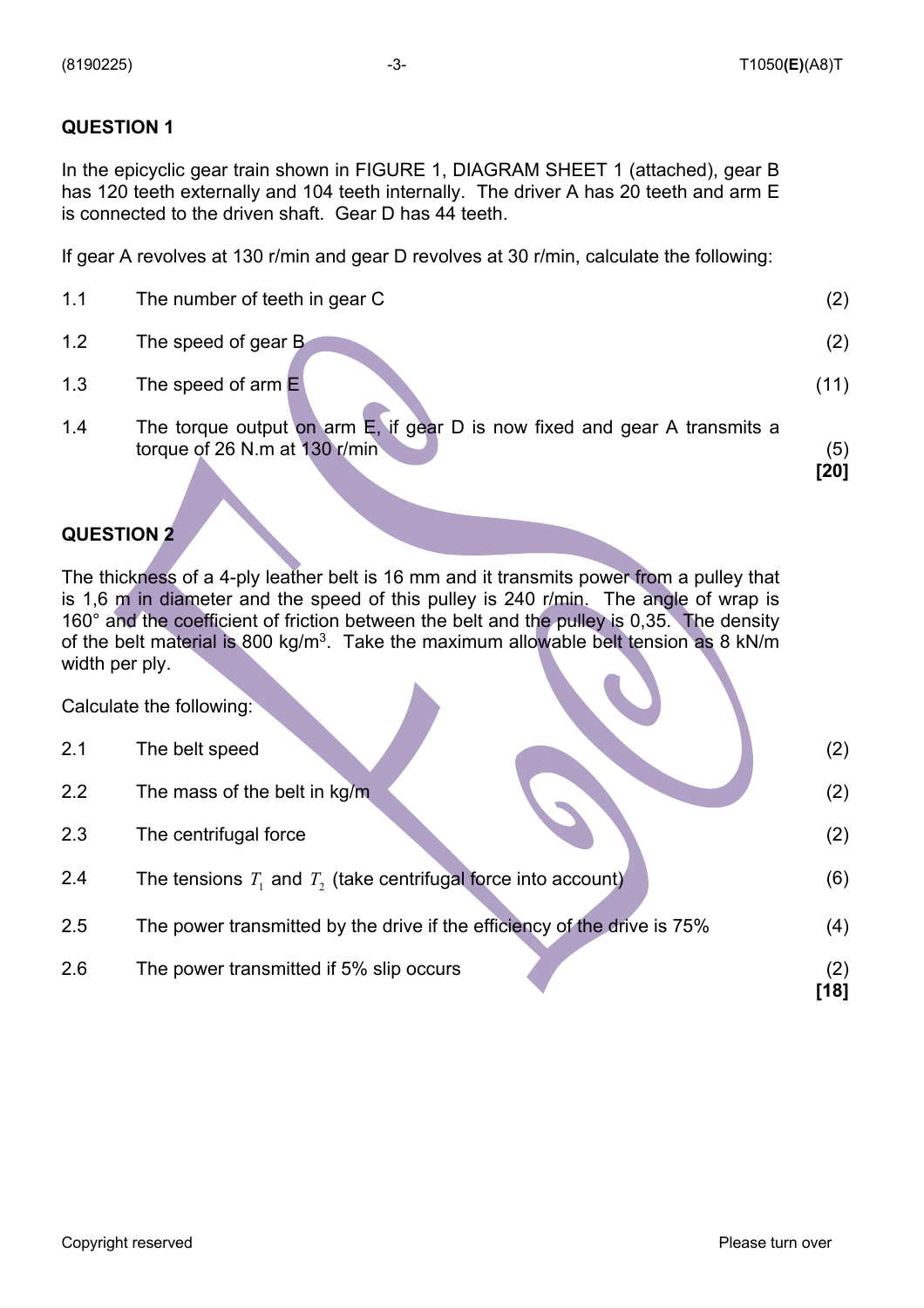#### **QUESTION 3**

3.1 There are three main types of bucket elevators, each of which has a particular recommended speed.

What bucket elevator is recommended for:

- 3.1.1 Low speed
- 3.1.2 Medium speed
- 3.1.3 High speed

 $(3 \times 1)$  (3)

3.2 A bucket elevator is used to lift coal of density 900 kg/m3 at a rate of 430 tons/hour through a vertical height of 50 m. The chain speed is 0,3 m/s and the spacing of the buckets is 1,2 m. The power of the driving motor is 90 kW.

Calculate the following:

| 3.2.1 | The volume delivered per second |  |
|-------|---------------------------------|--|
| 3.2.2 | The output power                |  |
| 3.2.3 | The efficiency                  |  |

#### **QUESTION 4**

- 4.1 Discuss the operation of a dead-weight tensioning device as used with rope haulage. (3)
- 4.2 An endless rope haulage is required to convey 1 380 tons of ore up an incline of 1 : 15 and 1,37 km long in an effective shift of 7 hours. The mass of the rope is 1,5 kg/m and the tractive resistance of the tubs and contents is 240 N/ton. The rope resistance is 380 N/ton. Take the rope speed as 3 km/h and the mass of the empty tub as 880 kg, while the up-going tubs carry a load of 1,3 ton. The factor of safety is 7 and the ultimate stress for the rope is 1 350 MPa. The efficiency of the haulage is 84%.

Calculate the following:

| 4.2.1 | The number of tubs required | (5)         |
|-------|-----------------------------|-------------|
|       | 4.2.2 The motor power       | (8)<br>[16] |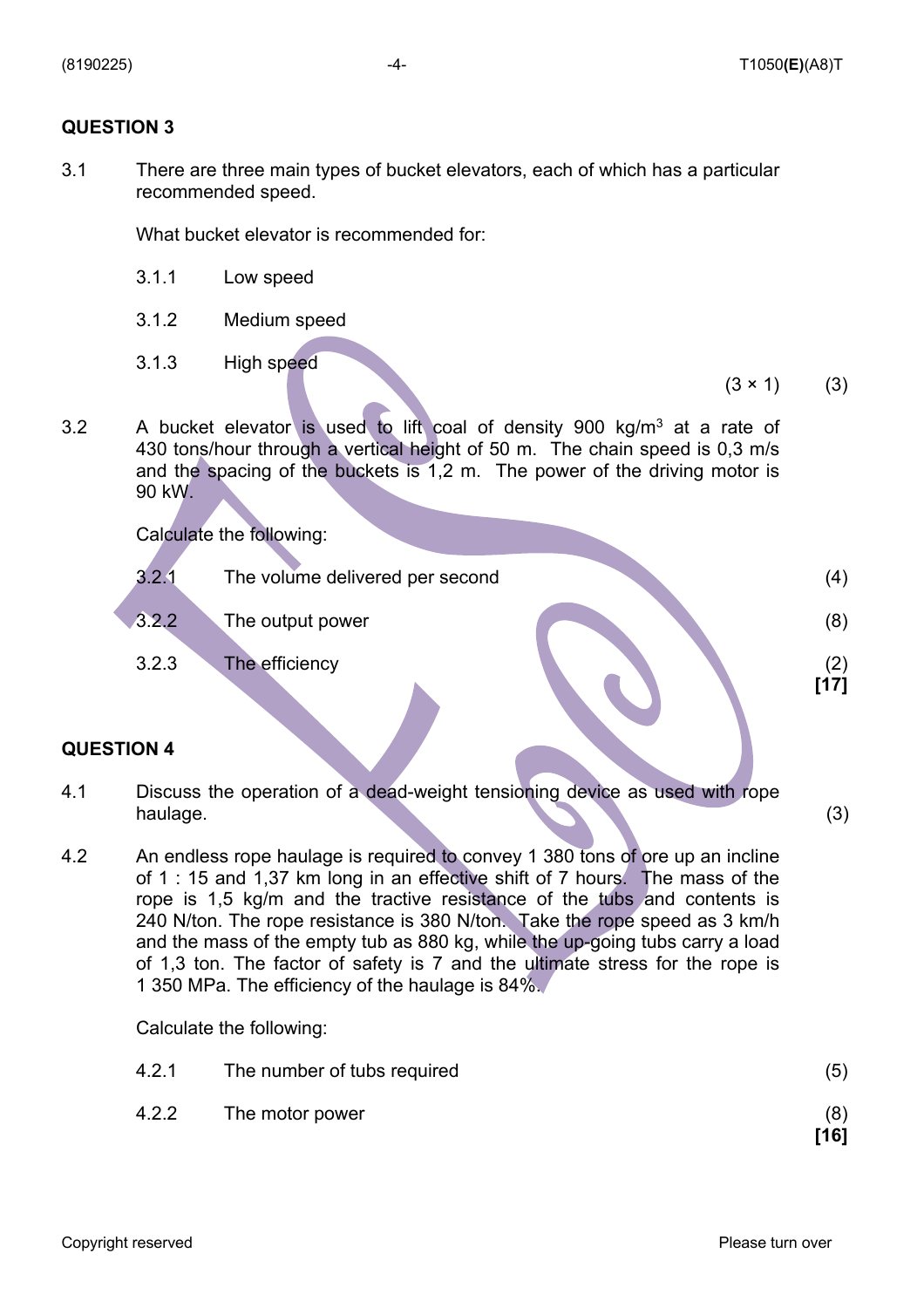#### **QUESTION 5**

- 5.1 Goods elevators are constructed for the purpose of moving heavy loads.
	- 5.1.1 What is the maximum permissible capacity of goods elevators in kg?
	- 5.1.2 What is the maximum speed that goods elevators can make in m/min?

(4)

5.2 The loaded cage of a goods elevator has a mass of 1,45 ton. The rope passes over a drum with a mass of 0,25 ton, a radius of gyration of 400 mm and a diameter of 900 mm. The cage and balance mass of 0,65 ton move in guides. The frictional resistance between the guides and the cage is 500 N and between the guides and the balance mass 300 N. The frictional torque on the drum is 200 Nm. The load has an upward velocity of 3 m/s and an upward acceleration of  $0.94 \text{ m/s}^2$ .

Calculate the following:

| 5.2.1 | The total torque required on the drum                                                                                                 | (10) |
|-------|---------------------------------------------------------------------------------------------------------------------------------------|------|
| 5.2.2 | The power required at an instant when the load has an upward<br>velocity of 3 m/s and an upward acceleration of 0,94 m/s <sup>2</sup> |      |

**[17]**

#### **QUESTION 6**

A flywheel, initially at rest, is subject to a constant angular acceleration of 3 rads/s<sup>2</sup> for 75 seconds. The flywheel is then decelerated until it comes to rest 93 seconds later.

Calculate the following:

| 6.1 | The maximum angular velocity attained                                  | (2)           |
|-----|------------------------------------------------------------------------|---------------|
| 6.2 | The angular deceleration                                               | (2)           |
| 6.3 | The number of revolutions made by the flywheel during the acceleration | (4)           |
| 6.4 | The number of revolutions made by the flywheel during the deceleration | (4)<br>$[12]$ |
|     | TOTAL:                                                                 | 100           |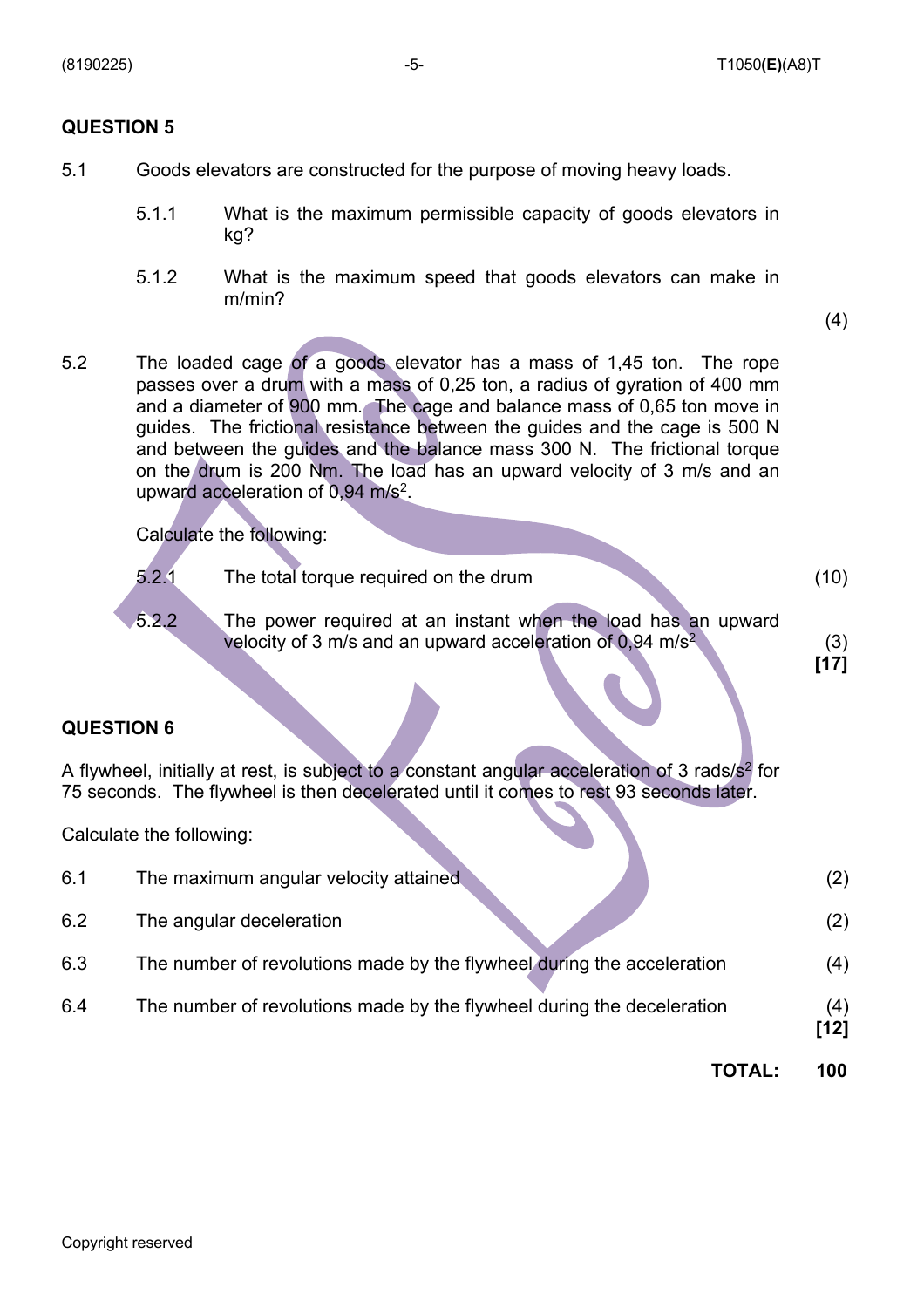#### **DIAGRAM SHEET 1**

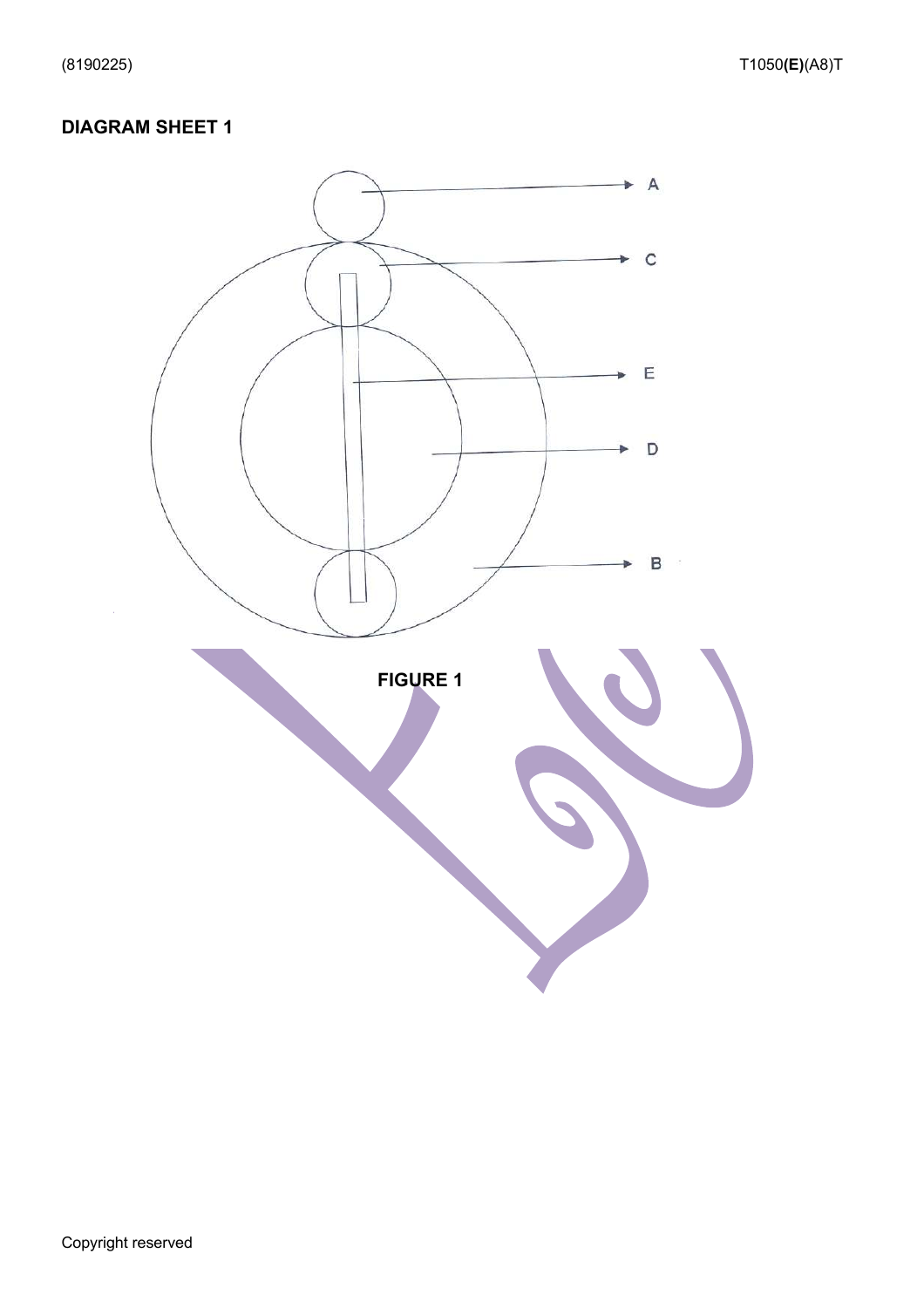#### **MECHANOTECHNICS N5**

#### **FORMULAE**

*1.*  3.  $C = \frac{m}{2} \times (TA + TB)$ *5. 7. 9. 2. DO = m × (T + 2)* 4.  $Ke = \frac{1}{2}mv^2$ *6.*   $NA \times TA = NB \times TB$ 10.  $Fr = Ft \times Tan \phi$ *11.*  $Fn = Ft \times \text{Sec } \phi$ *12. Ie =*  $IA + (VR)^2 IB + (VR)^2 IC + (VR)^2 ID$ *13.*  $T\alpha = Ie \times \alpha A$ *15. 17. 19. TA = TS + 2TP* 21.  $v = \pi \times (d + t) \times N$ 23.  $\frac{11}{\pi}$  =  $e^{\mu\theta}$ 25.  $T_c = m \times v^2$ 14.  $T\alpha = TA + \frac{(ND)}{(NA)}$ *16.*  $T_{OUTPUT} = T_{INPUT} \times GR \times \eta$ *18. Ti + To + Th = 0 20. 22. P = Te × v* 24.  $TI = \delta \times A$ 26.  $\frac{11-10}{\pi}$  =  $e^{\mu\theta\csc{\alpha}}$ 27.  $L = \frac{\pi}{2} \times (D + d) + \frac{(D \pm d)^2}{2} + 2C$ *28.*  $Tg = m \times g \times sin \phi$ *T*  $m = \frac{PCD}{T}$ 2 *TB*  $VR = \frac{TA}{T}$ *NA*  $VR = \frac{NB}{M}$ *PCD*  $Ft = \frac{2 \times T}{T}$ 2  $Ke = \frac{1}{2}mv$ *PCD of pinion*  $\frac{PCD}{\sqrt{P}} = \frac{PCD}{P}$ *IB IA A B A B NA*  $\frac{NB}{NA} = \frac{\omega B}{\omega A} = \frac{\alpha B}{\alpha A} =$  $\alpha$  $\omega$  $\omega$ *n*  $P = \frac{\pi \times PCD}{P}$  $\frac{T1}{T2}$  =  $\eta$ <sup>1</sup> (*NA*)  $\eta$ 1 $\eta$ 2 *TD TBC ( ND )*  $T\alpha = TA + \frac{(NB)}{(Nt)} \frac{TBC}{t} +$ *Teeth on driving gears Teeth on driven gears Output speed*  $\frac{Input \ speed}{1}$  =  $\frac{T1 - TC}{T2 - TC}$  = 2 1 *C*  $L = \frac{\pi}{2} \times (D + d) + \frac{(D \pm d)^2}{4} + 2$ 2  $($  4 2 +  $\times$  $=\frac{\pi}{2} \times (D + d) + \frac{(D \pm \pi)}{2}$ 29.  $v = \omega \times r$ 

Copyright reserved **Please turn over the Copyright reserved** Please turn over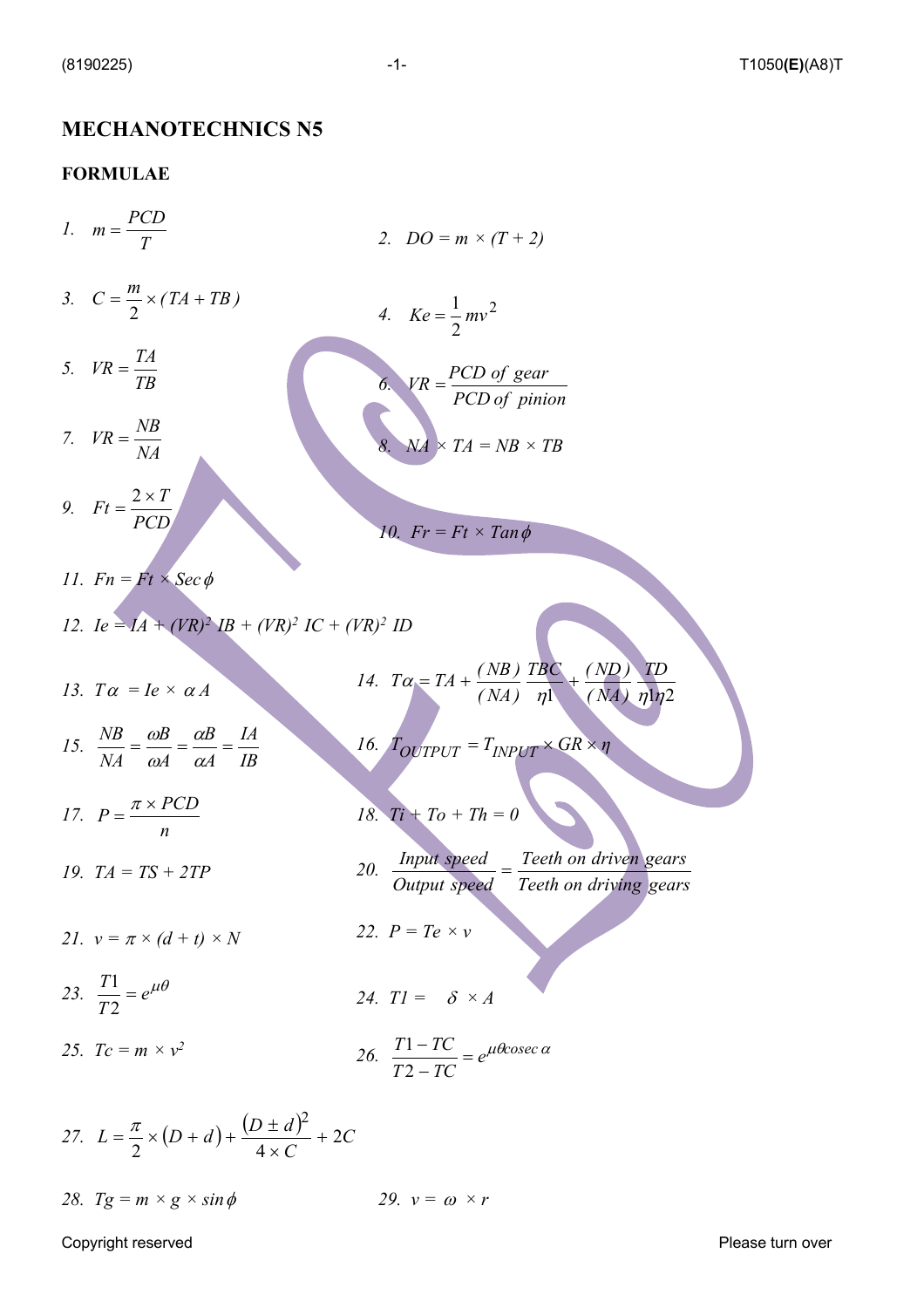30. 
$$
v = \sqrt{\mu \times g \times r}
$$
  
\n31.  $v = \sqrt{\frac{g \times b \times r}{2 \times h}}$   
\n32.  $v = \sqrt{gr \left[ \frac{\mu + Tan \theta}{1 - \mu Tan \theta} \right]}$   
\n33.  $v = \sqrt{gr \left[ \frac{hTan\theta + b/2}{h - b/2 \tan \theta} \right]}$   
\n34.  $\frac{T1}{T2} = \left[ \frac{1 + \mu Tan \theta}{1 - \mu Tan \theta} \right]^n$   
\n35.  $Cos \frac{\theta}{2} = \frac{R - r}{C}$   
\n36.  $Cos \frac{\theta}{2} = \frac{R + r}{C}$   
\n37.  $m = w \times t \times L \times \rho$   
\n38.  $T1 = w \times n \times R$   
\n40.  $t = \frac{1 \times \omega}{T}$   
\n41.  $P = \frac{2 \times \pi \times N \times T}{60}$   
\n42.  $T = F \times r$   
\n43.  $w = do + 3d - 1,3133P$   
\n44.  $do = de + 0.63P$   
\n45.  $w = \frac{\pi \times m}{2}(\cos^2 \theta)$   
\n47.  $\frac{p1}{Rho} + \frac{(v1)^2}{2} + gh1 = \frac{p2}{Rho} + \frac{(v2)^2}{2} + gh2$   
\n48.  $Vw(Va) = \sqrt{\frac{gx^2}{2y}}$   
\n49.  $v = C\sqrt{mi}$   
\n50.  $hf = \frac{4 \times f \times (\times v)^2}{2 \times g \times d}$   
\n51.  $hf = \frac{f \times (\times Q^2}{3,026 \times d^3}$   
\n52.  $Q = \frac{Cd \times A \times a \times \sqrt{(2gh)}}{\sqrt{(A^2 - a^2)}}$   
\n53.  $Q = Cd \times A \times \frac{\sqrt{(2gh)}}{\sqrt{(m^2 - 1)}}$   
\n54.  $V = \sqrt{(g \times R \times Cos\theta)}$   
\n55. Vol. bucket =  $\frac{m \times s}{\rho \times v}$   
\n56.  $L = 2C + \pi D$ 

Copyright reserved **Please turn over Please turn over**